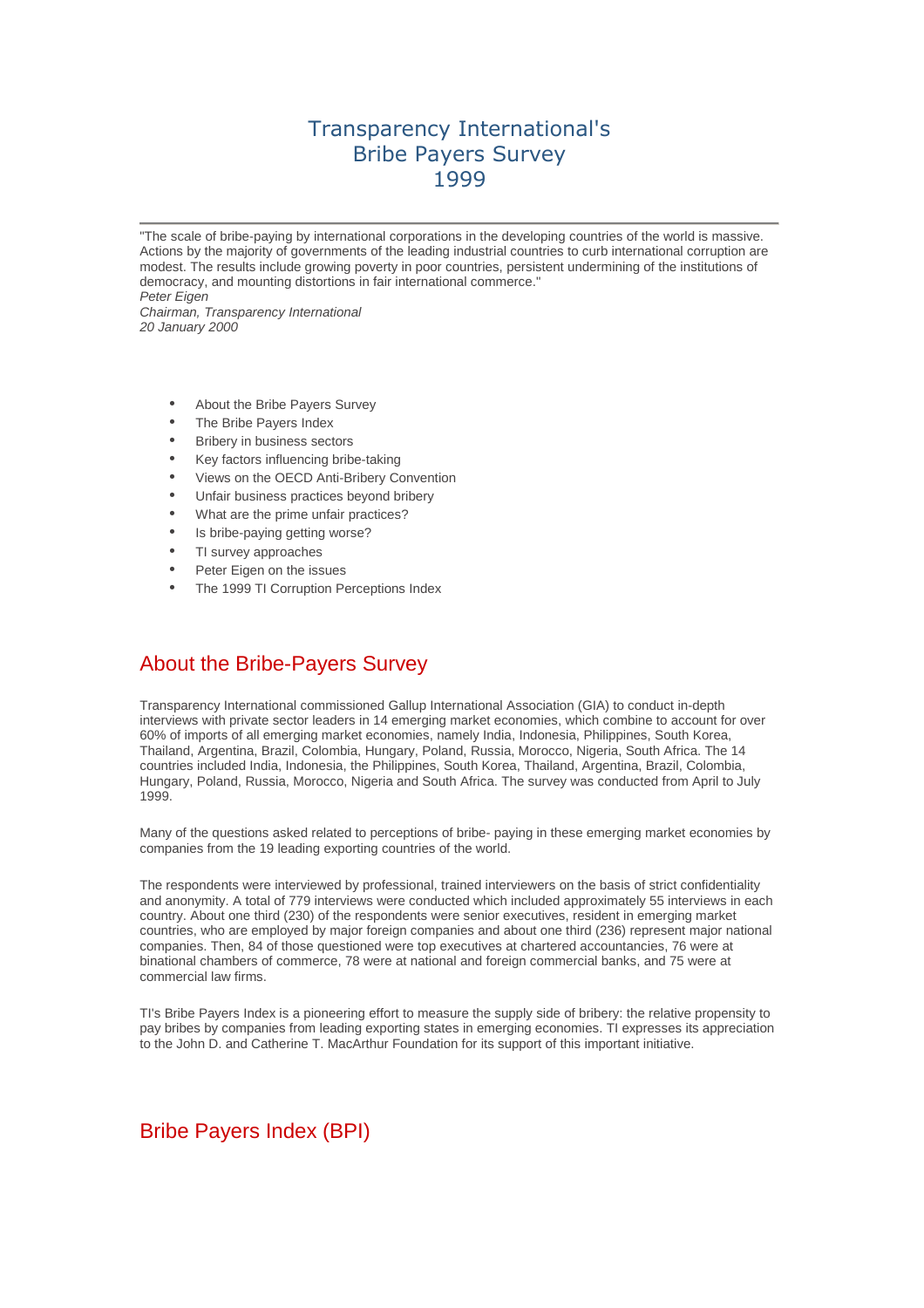#### **1999 Transparency International Bribe Payers Index (BPI)** Ranking 19 Leading Exporters

**Gallup International asked: "In the business sectors with which you are familiar, please indicate whether companies from the following countries are very** 

**likely, quite likely or unlikely to pay bribes to win or retain business in this coun** 

| Ran<br>k       | <b>Country</b>                 | <b>Score</b> | <b>OECD</b><br><b>Convention</b>  |                 | <b>RankCountry Score n</b> |     | <b>OECD</b><br><b>Conventio</b>   |
|----------------|--------------------------------|--------------|-----------------------------------|-----------------|----------------------------|-----|-----------------------------------|
| $\overline{1}$ | Sweden                         | 8.3          | <b>Ratified</b>                   | 11              | Singapore                  | 5.7 | not signed                        |
| $\overline{2}$ | Australia                      | 8.1          | <b>Ratified</b>                   |                 | 12 Spain                   | 5.3 | <b>Signed but</b><br>not ratified |
| $\mathcal{P}$  | Canada                         | 8.1          | <b>Ratified</b>                   |                 | 13 France                  | 5.2 | <b>Signed but</b><br>not ratified |
| 4              | Austria                        | 7.8          | <b>Ratified</b>                   | 14 <sup>°</sup> | Japan                      | 5.1 | <b>Ratified</b>                   |
| 5              | Switzerland                    | 7.7          | <b>Signed but</b><br>not ratified | 15              | Malaysia                   | 3.9 | not signed                        |
| 6              | <b>Netherlands</b>             | 7.4          | <b>Signed but</b><br>not ratified |                 | 16 Italy                   | 3.7 | <b>Signed but</b><br>not ratified |
| $\overline{7}$ | <b>United</b><br>Kingdom       | 7.2          | <b>Ratified</b>                   |                 | 17 Taiwan                  | 3.5 | not signed                        |
| 8              | <b>Belgium</b>                 | 6.8          | <b>Ratified</b>                   | 18              | South<br>Korea             | 3.4 | <b>Ratified</b>                   |
| 9              | Germany                        | 6.2          | <b>Ratified</b>                   | 19              | China                      | 3.1 | not signed                        |
| 9              | <b>United</b><br><b>States</b> | 6.2          | <b>Ratified</b>                   |                 |                            |     |                                   |

|                | this country."           |              |                                   |                 |                            |     |                                   |
|----------------|--------------------------|--------------|-----------------------------------|-----------------|----------------------------|-----|-----------------------------------|
| an             |                          |              | <b>OECD</b><br><b>Convention</b>  |                 |                            |     | <b>OECD</b><br><b>Conventio</b>   |
|                | <b>Country</b>           | <b>Score</b> |                                   |                 | <b>RankCountry Score n</b> |     |                                   |
| 1              | Sweden                   | 8.3          | <b>Ratified</b>                   | 11              | <b>Singapore</b>           | 5.7 | not signed                        |
| $\overline{2}$ | Australia                | 8.1          | <b>Ratified</b>                   |                 | 12 Spain                   | 5.3 | <b>Signed but</b><br>not ratified |
| $\overline{2}$ | Canada                   | 8.1          | <b>Ratified</b>                   | 13 <sup>1</sup> | France                     | 5.2 | <b>Signed but</b><br>not ratified |
| 4              | Austria                  | 7.8          | <b>Ratified</b>                   | 14              | Japan                      | 5.1 | <b>Ratified</b>                   |
| 5              | Switzerland              | 7.7          | <b>Signed but</b><br>not ratified | 15              | <b>Malaysia</b>            | 3.9 | not signed                        |
| 6              | <b>Netherlands</b>       | 7.4          | <b>Signed but</b><br>not ratified | 16 <sup>1</sup> | Italy                      | 3.7 | <b>Signed but</b><br>not ratified |
| $\overline{7}$ | <b>United</b><br>Kingdom | 7.2          | <b>Ratified</b>                   | 17 <sup>2</sup> | Taiwan                     | 3.5 | not signed                        |
| 8              | <b>Belgium</b>           | 6.8          | <b>Ratified</b>                   | 18              | South<br>Korea             | 3.4 | Ratified                          |
| 9              | Germany                  | 6.2          | <b>Ratified</b>                   | 19              | China                      | 3.1 | not signed                        |
|                |                          |              |                                   |                 |                            |     |                                   |

### The **Bribe Payers Index (BPI)**

ranks the leading exporting countries in terms of the degree to which their companies are perceived to be paying bribes abroad. The BPI was published by TI on October 26, 1999.

The BPI and the other information in this booklet indicate that corruption is widely seen as playing a significant role in international commerce.

TI believes the data provides a disturbing picture of the degree to which leading exporting countries are perceived to be using corrupt practices.

Yet, we are in a new era where 34 countries have agreed to an OECD Anti-Bribery Convention making the bribery of foreign officials a criminal offence. TI's new survey data, and subsequent surveys, will be used by TI as a monitoring tool to measure progress in coming years.

At the time this publication went to press only 18 of the 34 OECD Convention signing countries had deposited all necessary ratification instruments. Among the largest industrial countries to have not yet done so are France and Italy.

**Notes:** the questions related to leading exporters paying bribes to senior public officials. The standard error in the results was 0.2 or less. In the scoring: 10 represents a perceived level of negligible bribery, while 0 represents responses indicating very high levels of bribery. Questioning found that many respondents said it was difficult to distinguish between mainland and Hong Kong companies since a growing number of mainland companies now operate from Hong Kong. Accordingly, the survey used the term 'China including Hong Kong.'

For further information on the OECD Convention and its implementation please see: www.oecd.org//daf/nocorruption/annex2.htm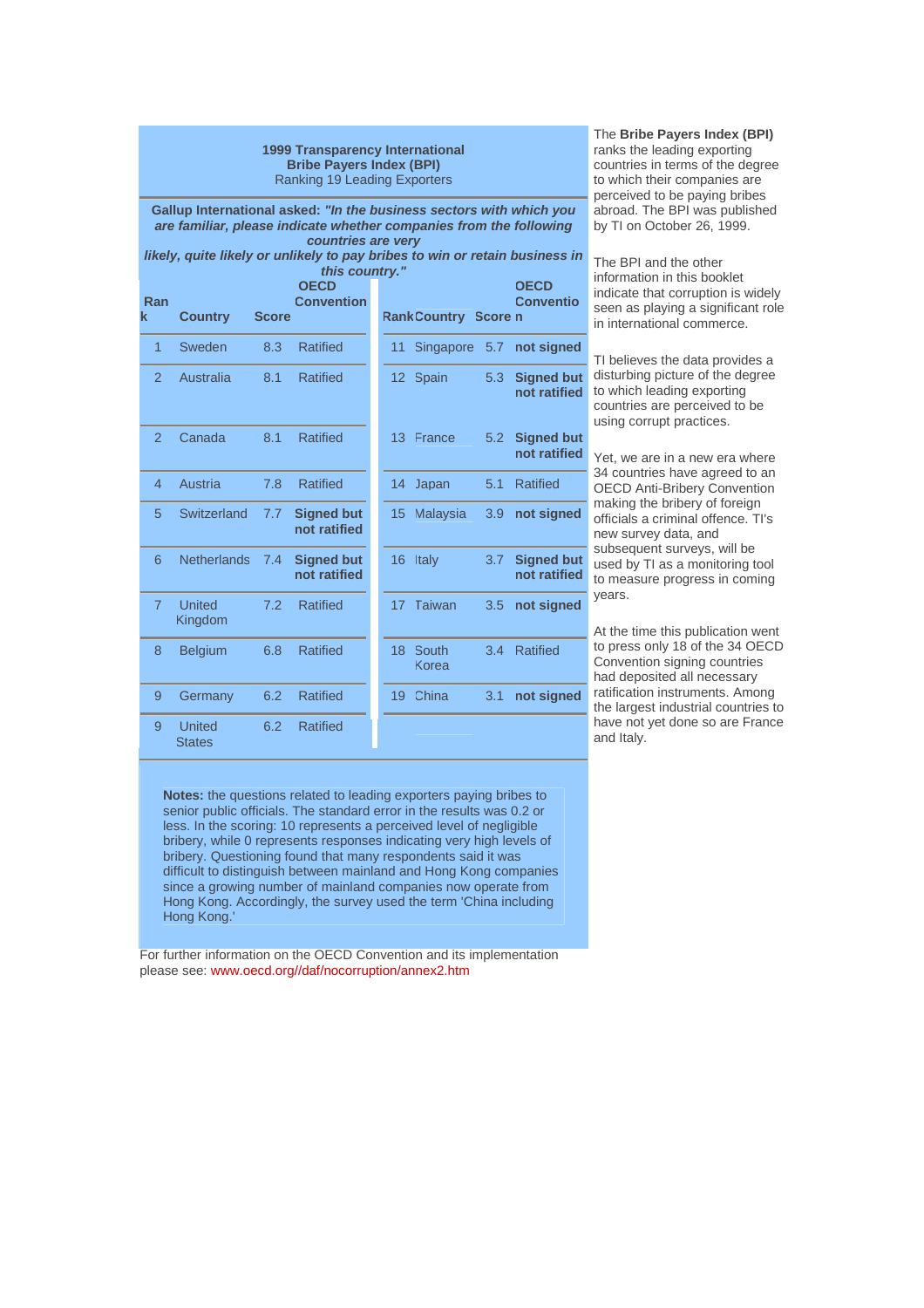## Bribery in Business Sectors

Business executives and business professionals in leading emerging market countries see international bribepaying to be greatest in the public works and construction sectors, followed by the arms industry.

| <b>Bribery in Business Sectors</b>                                                                                                                                                                                              |     |  |  |  |
|---------------------------------------------------------------------------------------------------------------------------------------------------------------------------------------------------------------------------------|-----|--|--|--|
| <b>Gallup International asked:</b>                                                                                                                                                                                              |     |  |  |  |
| Which are the sectors in your country of residence where senior<br>public officials would be very likely, quite likely, unlikely to accept<br>or extort bribes?                                                                 |     |  |  |  |
| The scores below are mean averages from all the responses on a 0 to<br>10 basis where 0 represents perceptions of very high levels of<br>corruption, while 10 represents perceptions of extrememly low levels of<br>corruption. |     |  |  |  |
| The standard error in the responses was small at 0.2 or less.                                                                                                                                                                   |     |  |  |  |
| Public works contracts and construction                                                                                                                                                                                         | 1.5 |  |  |  |
| Arms and defense industry                                                                                                                                                                                                       | 2.0 |  |  |  |
| Power (including petroleum and energy)                                                                                                                                                                                          | 3.5 |  |  |  |
| Industry (including mining)                                                                                                                                                                                                     | 4.2 |  |  |  |
| Healthcare/social work                                                                                                                                                                                                          | 4.6 |  |  |  |
| Telecommunications, post (equipment and services)                                                                                                                                                                               | 4.6 |  |  |  |
| Civilian aerospace                                                                                                                                                                                                              | 5.0 |  |  |  |
| Banking and finance                                                                                                                                                                                                             | 5.3 |  |  |  |
| <b>Agriculture</b>                                                                                                                                                                                                              | 6.0 |  |  |  |

### **Grand corruption**

The questions in this survey, including those on business sectors, focused on large-scale business transactions. It is probable, therefore, that few of the respondents related their answers to issues of petty corruption.

The questions in the survey related to both contracts involving government and the granting by government officials of licences, participation in public tenders and matters related to the enforcement of regulations.

This is the first time that TI has published data on perceptions of bribery in business sectors. TI would like to see more research being and would like to encourage industry associations at national and international levels to demonstrate leadership on this front.undertaken in this area The TI Integrity Pact seeks to prevent corruption in large-scale government contracts.

A current status report is available at:

www.transparency.org/building\_coalitions/integrity\_pact.html

# Key Factors Influencing Bribe-Taking

The respondents to the Gallup International survey shared similar views when it came to the issue of why senior public officials and politicians in many countries take bribes. In many instances, the factors that were said to account for corruption are related to each other. Evidently, many officials in the public sector believe that they not only can secure immunity for themselves against prosecution, but that the chances of their criminal activities being discovered are low. These considerations encourage bribe-taking. The fact that many of even the most senior government officials receive low salaries is widely seen as the prime cause of bribetaking. 33 % of the respondents thought that corruption had actually increased over the past 5 years. They were asked which factors contributed to this increase. A number of political observers have blamed campaign financing as a major cause of high level corruption. While this has been a recurring problem in established democracies, in the emerging countries surveyed, this dimension was ranked last among 9 major factors contributing to an increase in corruption in recent years.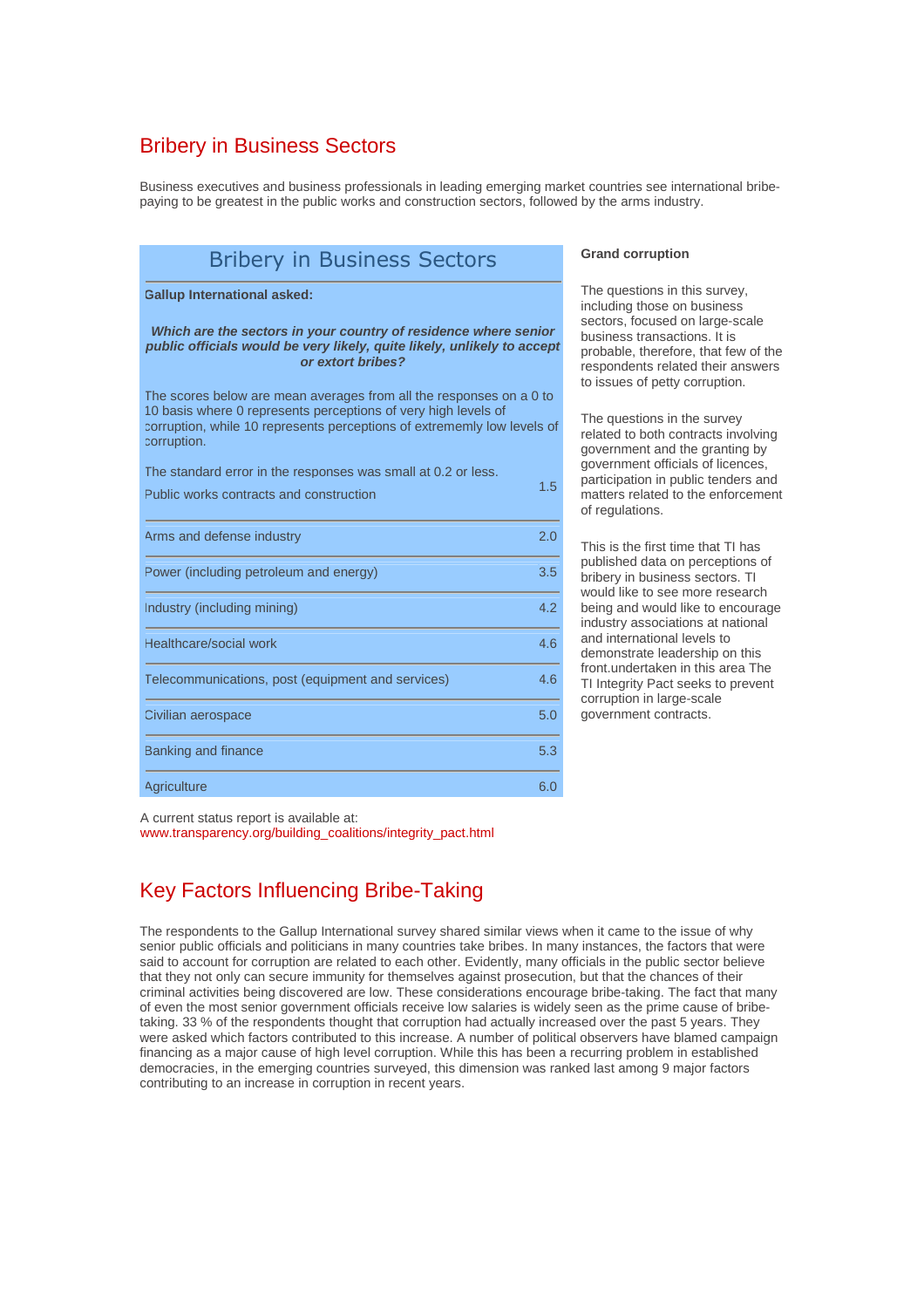| Gallup Internatinal asked: What are the main factors<br>that have contributed to an increase in corruption<br>(as expressed by the 33% who have stated that<br>corruption has increased)? |     |  |  |
|-------------------------------------------------------------------------------------------------------------------------------------------------------------------------------------------|-----|--|--|
| Low public sector salaries                                                                                                                                                                | 65% |  |  |
| Immunity of public officials                                                                                                                                                              | 63% |  |  |
| Secrecy in government                                                                                                                                                                     | 57% |  |  |
| Worsening public procurement practices                                                                                                                                                    | 51% |  |  |
| The privatisation process                                                                                                                                                                 | 37% |  |  |
| Increase in foreign investment & trade                                                                                                                                                    | 30% |  |  |
| Restrictions on the media                                                                                                                                                                 | 24% |  |  |
| <b>Financial liberalisation</b>                                                                                                                                                           | 19% |  |  |
| <b>Mulitparty elections</b>                                                                                                                                                               | 18% |  |  |
| Other                                                                                                                                                                                     | 15% |  |  |
| Not stated                                                                                                                                                                                | 6%  |  |  |

**Bribe-taking** Over the last five years, TI has published an annual Corruption Perceptions Index (see Annex). The most recent CPI, released in late October 1999, provided data on 99 countries. In many instances the perceptions of greatest bribe-taking, according to the CPI, relate to officials in very poor countries. The data has contributed to an understanding of relationships between high levels of corruption and low levels of economic development. This nexus is underscored by the fact that low public sector salaries are mentioned as the major cause of bribery. However, low salariesalso tend to indicate low effectiveness of public services e.g. in collecting revenue. Improving the public service will therefore have the dual benefit of contributing to economic development and reducing corruption.

## The OECD Convention on Combating Bribery of Foreign Public **Officials**

Enforcement of the 1999 OECD Anti-Bribery Convention depends, in part, on an understanding of its provisions by executives of international companies based around the world and effective compliance programmes by international companies with headquarters in the countries that have ratified the Convention. The new survey results provide insights into current levels of understanding and compliance (see: www.oecd.org//daf/nocorruption/instruments.htm, also: www.iccwbo.org/)

**The business executives questioned in the 14 leading emerging market countries were asked: As you may have heard, there is a new OECD Anti-Bribery Convention: which of the following best describes how much you know about the convention?**

|                                       | Responses from all<br>779 people<br>questioned | Responses from 230<br>executives from major<br>foreign companies<br>resident in the emerging<br>market countries |
|---------------------------------------|------------------------------------------------|------------------------------------------------------------------------------------------------------------------|
| I am familiar with the<br>Convention. | 6%                                             | 5%                                                                                                               |
| I know something<br>about it.         | 13%                                            | 8%                                                                                                               |
| I have only heard<br>about it.        | 43%                                            | 42%                                                                                                              |
| I have not heard about<br>it.         | 38%                                            | 45%                                                                                                              |

Of the relatively small number of respondents who said they were

# **TI and the OECD Convention**

The new Convention is an impetus for TI to develop and commission the survey on the supply-side of bribery.

The OECD Convention will massively change business conditions in emerging markets and companies will have to adopt swift internal compliance mechanisms. Yet, the survey showed that executives from foreign companies located in the emerging market countries had even less familiarity with the Convention than the overall sample of respondents.

TI will be asking similar questions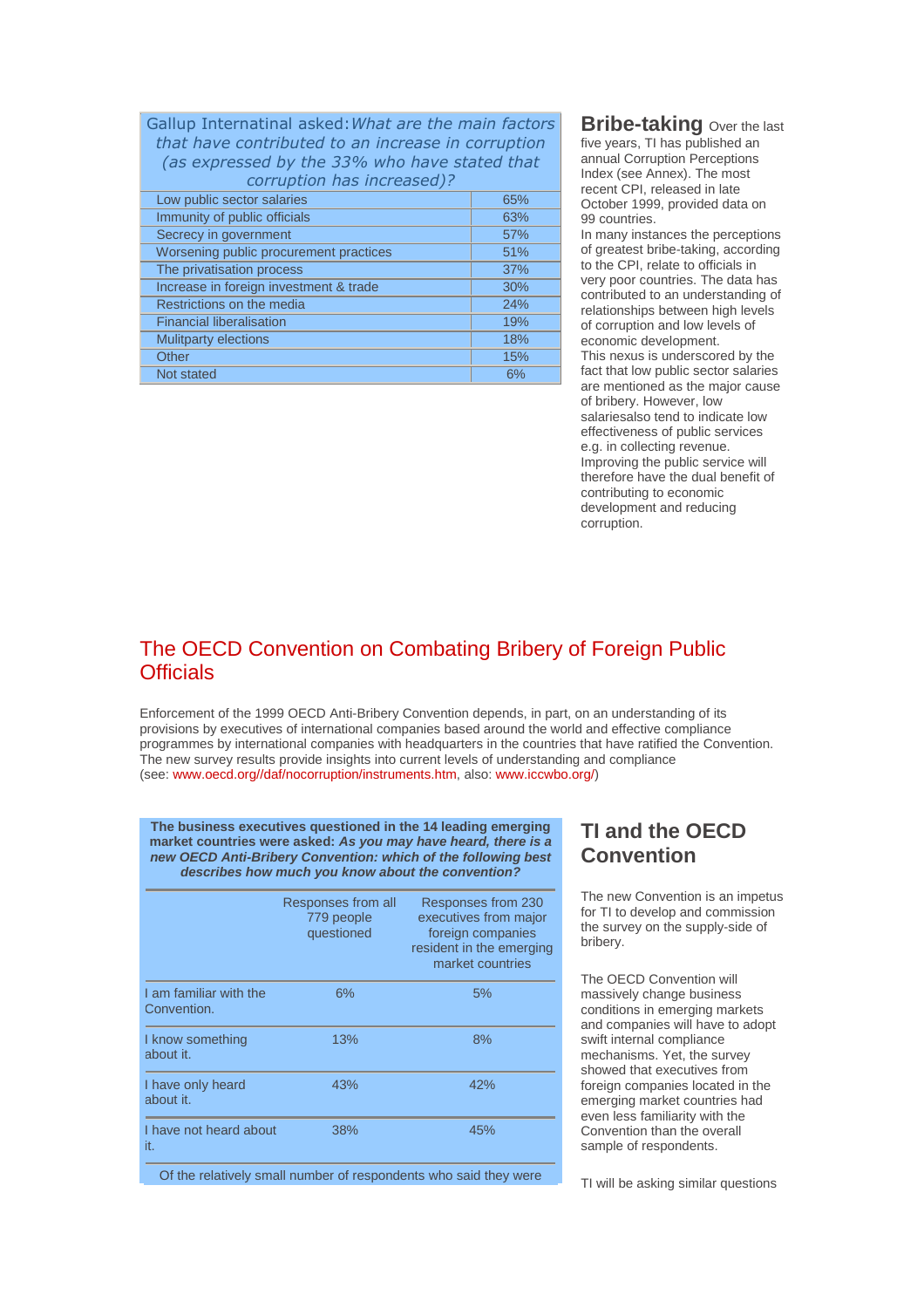| familiar or knew something of the Convention (a total of 146<br>respondents) the question was asked: Do you know how your<br>organisation is responding to this OECD Convention? |     |  |
|----------------------------------------------------------------------------------------------------------------------------------------------------------------------------------|-----|--|
| A review of practices is planned/being<br>undertaken/has been undertaken.                                                                                                        | 19% |  |
| No action is required.                                                                                                                                                           | 43% |  |
| No decision has been taken yet.                                                                                                                                                  | 18% |  |
| Don't know how the organisation is<br>responding.                                                                                                                                | 12% |  |
| Not stated                                                                                                                                                                       | 8%  |  |

in coming years to monitor improvements in knowledge and compliance of the Convention, which makes the payment of bribes to foreign officials a criminal offence.

## Unfair Business Practices - In Addition, or Instead of, Bribery

The Gallup survey also included questions about business practices other than bribery because information regarding such practices may be relevant to the consideration of the competitive situation in which bribery takes place.

**Gallup International asked: In the business sectors with which you are familiar, are there other means by which some governments gain unfair business advantages for their companies?**

|                                                                                                    | Yes<br><b>No</b> |                    | 69%<br>31% |
|----------------------------------------------------------------------------------------------------|------------------|--------------------|------------|
| Gallup International asked: What governments do you principally<br>associate with these practices? |                  |                    |            |
| <b>Country</b>                                                                                     |                  | <b>Country</b>     |            |
| <b>United States</b>                                                                               | $61\%$           | Taiwan             | 16%        |
| France                                                                                             | 34%              | Singapore          | 13%        |
| Japan                                                                                              | 34%              | <b>Belaium</b>     | 9%         |
| China/Hong Kong                                                                                    | 32%              | Australia          | 8%         |
| Germany                                                                                            | 27%              | Canada             | 8%         |
| Italy                                                                                              | 24%              | <b>Netherlands</b> | 8%         |
| South Korea                                                                                        | 23%              | Sweden             | 8%         |
| <b>United Kingdom</b>                                                                              | <b>23%</b>       | Austria            | 7%         |
| Spain                                                                                              | 17%              | Switzerland        | 6%         |
| <b>Malaysia</b>                                                                                    | 16%              | Other              | 18%        |
| Country of residence of respondant                                                                 |                  | 28%                |            |

### **Business Competition**

TI's focus is on bribery, which is illegal in all countries. Bribery takes place in environments of intense competition where other practices may exist to provide some companies with special advantages - some of these practices may be seen by competitors as unfair, even if they are not illegal. TI used this new survey to learn more about the overall competitive context in which illegal and unfair business practices take place. TI disagrees with the argument sometimes made that bribery by companies from some countries can be justified to overcome the use of diplomatic or political pressure by companies from other countries, notably large countries with greater political influence than small countries. Perceived unfair practices can not excuse bribery, whatever the circumstances .

## Most Frequently-Occurring Unfair Business Practices

Diplomatic or political pressures were seen by the survey respondents as the leading unfair business practice apart from bribery. In fact, today almost all countries use their foreign embassies, notably their commercial departments, to build and secure business opportunities. Some diplomatic services do this more effectively than others and some, notably from large industrial countries, have greater political access and influence, which may well strengthen the competitive positioning of their companies.